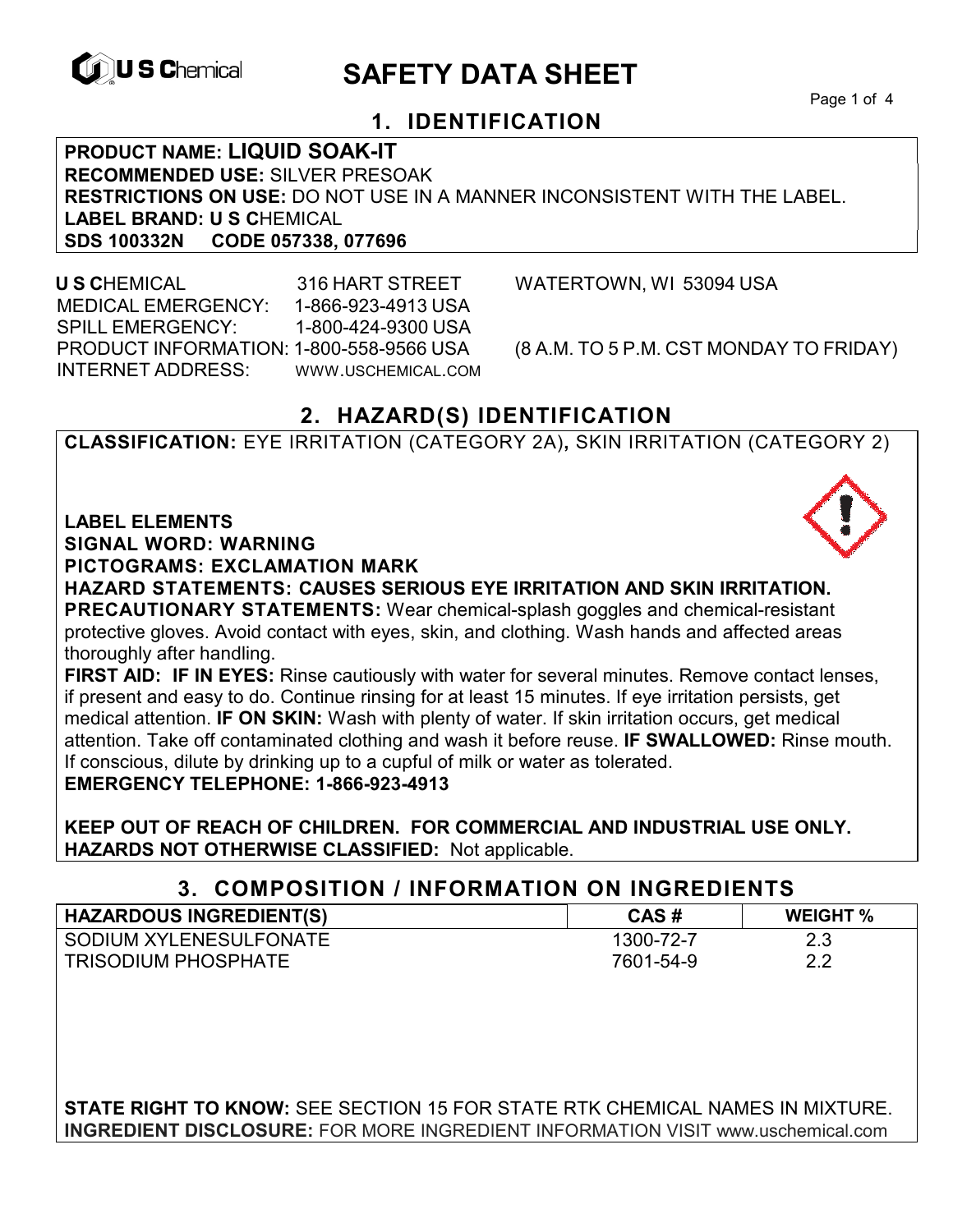### **4. FIRST-AID MEASURES** Page 2 of 4

**IF IN EYES:** RINSE CAUTIOUSLY WITH WATER FOR SEVERAL MINUTES. REMOVE CONTACT LENSES, IF PRESENT AND EASY TO DO. CONTINUE RINSING FOR AT LEAST 15 MINUTES. IF EYE IRRITATION PERSISTS, GET MEDICAL ATTENTION.

**IF ON SKIN:** WASH WITH PLENTY OF WATER. IF SKIN IRRITATION OCCURS, GET MEDICAL ATTENTION. TAKE OFF CONTAMINATED CLOTHING AND WASH IT BEFORE REUSE. **IF SWALLOWED:** RINSE MOUTH. IF CONSCIOUS, DILUTE BY DRINKING UP TO A CUPFUL OF MILK OR WATER AS TOLERATED.

**IF INHALED:** NO SPECIFIC FIRST AID MEASURES ARE REQUIRED. **EMERGENCY TELEPHONE: 1-866-923-4913** 

**MOST IMPORTANT SYMPTOMS / EFFECTS:** CAUSES SERIOUS EYE IRRITATION AND SKIN IRRITATION.

**MEDICAL CONDITIONS AGGRAVATED:** NONE KNOWN. **NOTE TO PHYSICIAN:** CALL 1-866-923-4913 FOR EXPOSURE MANAGEMENT ASSISTANCE.

## **5. FIRE-FIGHTING MEASURES**

**CHEMICAL HAZARDS:** EYE AND SKIN IRRITATION. NON-FLAMMABLE. **COMBUSTION PRODUCT HAZARDS:** OXIDES OF CARBON AND OTHER FUMES. **METHODS:** SELECT EXTINGUISHER AND METHODS BASED ON FIRE SIZE AND TYPE. **EQUIPMENT:** WEAR SCBA AND FULL PROTECTIVE GEAR AS CONDITIONS WARRANT. **NFPA RATING:** HEALTH-2/FLAMMABILITY-0/ INSTABILITY-0/SPECIAL HAZARD-N.AP. **SUITABLE EXTINGUISHERS:** WATER, DRY CHEMICAL, CO2 OR FOAM SUITABLE FOR FIRE. **UNSUITABLE EXTINGUISHERS:** NO RESTRICTIONS BASED ON CHEMICAL HAZARDS.

## **6. ACCIDENTAL RELEASE MEASURES**

**PERSONAL PRECAUTIONS:** EVACUATE UNPROTECTED PERSONNEL FROM AREA. WEAR PERSONAL PROTECTION. RUBBER BOOTS RECOMMENDED. SEE SECTION 8. VENTILATE AREA IF NEEDED. BE CAREFUL NOT TO SLIP. WASH THOROUGHLY AFTER CLEAN-UP. **ENVIRONMENTAL PRECAUTIONS:** PREVENT SPILL FROM ENTERING DRAIN, STORM SEWER OR SURFACE WATERWAY. PREVENT WATER AND SOIL CONTAMINATION. **CLEAN-UP METHODS:** SMALL SPILLS MAY BE WIPED UP AND RINSED WITH WATER. FOR LARGER SPILLS, DIKE TO CONTAIN. PUMP TO LABELED CONTAINER OR ABSORB SPILLAGE AND SCOOP UP WITH INERT ABSORBENT MATERIAL. AFTER SPILL COLLECTION, RINSE AREA WITH WATER AND FOLLOW WITH NORMAL CLEAN-UP PROCEDURES.

## **7. HANDLING AND STORAGE**

**HANDLING:** FOLLOW ALL LABEL DIRECTIONS. INSTRUCT PERSONNEL ABOUT PROPER USE, HAZARDS, PRECAUTIONS, AND FIRST AID MEASURES. AVOID CONTACT WITH EYES, SKIN AND CLOTHING. TAKE OFF CONTAMINATED CLOTHING AND WASH IT BEFORE REUSE. DO NOT TASTE OR SWALLOW. PRODUCT RESIDUE MAY REMAIN ON OR IN EMPTY CONTAINERS. HANDLE CAREFULLY TO AVOID DAMAGING CONTAINER. **STORAGE:** KEEP CONTAINER CLOSED WHEN NOT IN USE. STORAGE AT AMBIENT TEMPERATURES IN A DRY AREA OUT OF DIRECT SUNLIGHT. PROTECT FROM FREEZING. ROTATE STOCK REGULARLY. KEEP AWAY FROM FOOD AND DRINK. KEEP OUT OF REACH OF CHILDREN.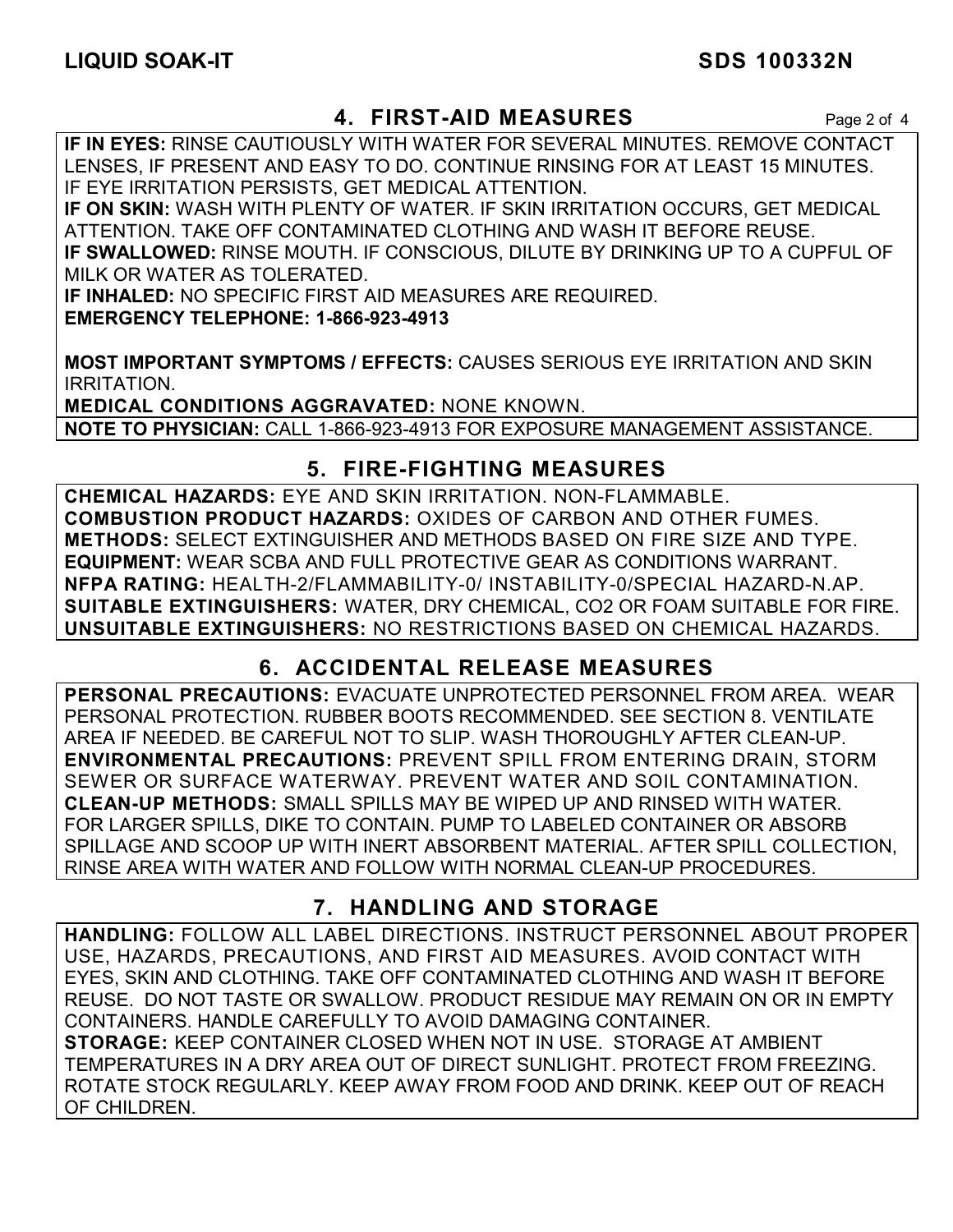### **8. EXPOSURE CONTROLS / PERSONAL PROTECTION** Page 3 of 4

**EXPOSURE LIMITS:** SODIUM XYLENESULFONATE = NONE TRISODIUM PHOSPHATE = NONE **ENGINEERING CONTROLS:** GENERAL ROOM VENTILATION IS TYPICALLY ADEQUATE.

**PERSONAL PROTECTION EYES:** CHEMICAL-SPLASH SAFETY GOGGLES. **HANDS:** CHEMICAL-RESISTANT PROTECTIVE GLOVES (NITRILE, NEOPRENE OR RUBBER). **RESPIRATORY:** PROTECTIVE EQUIPMENT NOT REQUIRED WITH NORMAL USE. **FEET:** PROTECTIVE EQUIPMENT NOT REQUIRED WITH NORMAL USE. **BODY:** PROTECTIVE EQUIPMENT NOT REQUIRED WITH NORMAL USE. **HYGIENE MEASURES:** HANDLE IN ACCORDANCE WITH GOOD INDUSTRIAL HYGIENE AND SAFETY PRACTICE. TAKE OFF CONTAMINATED CLOTHING AND WASH IT BEFORE RE-USE. WASH HANDS AND AFFECTED AREAS THOROUGHLY AFTER HANDLING.

#### **9. PHYSICAL AND CHEMICAL PROPERTIES**

**APPEARANCE:** BLUE LIQUID **ODOR:** NONE ADDED **pH CONCENTRATE:** 11.4 **pH READY-TO-USE:** N.AP. **pH @ USE DILUTION:** N.AV. **PHYSICAL STATE:** LIQUID **RELATIVE DENSITY (WATER):** 1.118 **SOLUBILITY (WATER):** COMPLETE **VAPOR PRESSURE:** N.AV. **VAPOR DENSITY:** N. AV. **VISCOSITY:** NON-VISCOUS

**AUTO-IGNITION TEMPERATURE:** N.AV. **DECOMPOSITION TEMPERATURE:** N.AV. **EXPLOSIVE LIMITS (LEL/UEL):** NONE **EVAPORATION RATE:** N.AV. **FLAMMABILITY (SOLID, GAS):** N.AP. **FLASH POINT:** NONE **INITIAL BOILING POINT/RANGE:** N.AV. **MELTING POINT/FREEZING POINT:** N.AV. **ODOR THRESHOLD:** N.AV. **PARTITION COEFF. (N-OCTANOL/WATER):** N.AV. **OTHER:** N.AV.

### **10. STABILITY AND REACTIVITY**

**REACTIVITY:** NO HAZARD. **CHEMICAL STABILITY:** STABLE. **POSSIBILITY OF HAZARDOUS REACTIONS:** NONE KNOWN. WILL NOT POLYMERIZE. **CONDITIONS TO AVOID:** TEMPERATURES BELOW 35°F (1.6°C) OR ABOVE 120°F (49°C). **MATERIALS TO AVOID:** DIRECT MIXING WITH OTHER CHEMICALS. MIX ONLY WITH WATER. **HAZARDOUS DECOMPOSITION PRODUCTS:** NONE UNDER NORMAL CONDITIONS.

### **11. TOXICOLOGICAL INFORMATION**

**ROUTES OF EXPOSURE:** EYES, SKIN, INGESTION, INHALATION. **INFORMATION ON ROUTES OF EXPOSURE:** NO LC50/LD50 TEST DATA ON MIXTURE. **ACUTE EFFECTS /SYMPTOMS** 

 **EYES:** CAUSES SERIOUS EYE IRRITATION. MAY CAUSE PAIN, REDNESS AND WATERING. **SKIN:** CAUSES SKIN IRRITATION. MAY CAUSE DISCOMFORT, DRYING AND REDNESS. **INGESTION:** MAY CAUSE IRRITATION, NAUSEA, VOMITING AND DIARRHEA. **INHALATION:** NONE KNOWN.

**CHRONIC / OTHER EFFECTS:** NO REPORTABLE GERM CELL MUTAGENS, SKIN SENSITIZERS, RESPIRATORY SENSITIZERS, REPRODUCTIVE TOXINS OR ASPIRATION HAZARDS. **SPECIFIC TARGET ORGANS (SINGLE/REPEATED):** NONE KNOWN.

**NUMERICAL MEASURES OF TOXICITY:** ATEmix (ORAL-RAT) = ABOVE 2000 MG / KG **CARCINOGENS:** NO REPORTABLE ACGIH, IARC, NTP, OR OSHA CARCINOGENS.